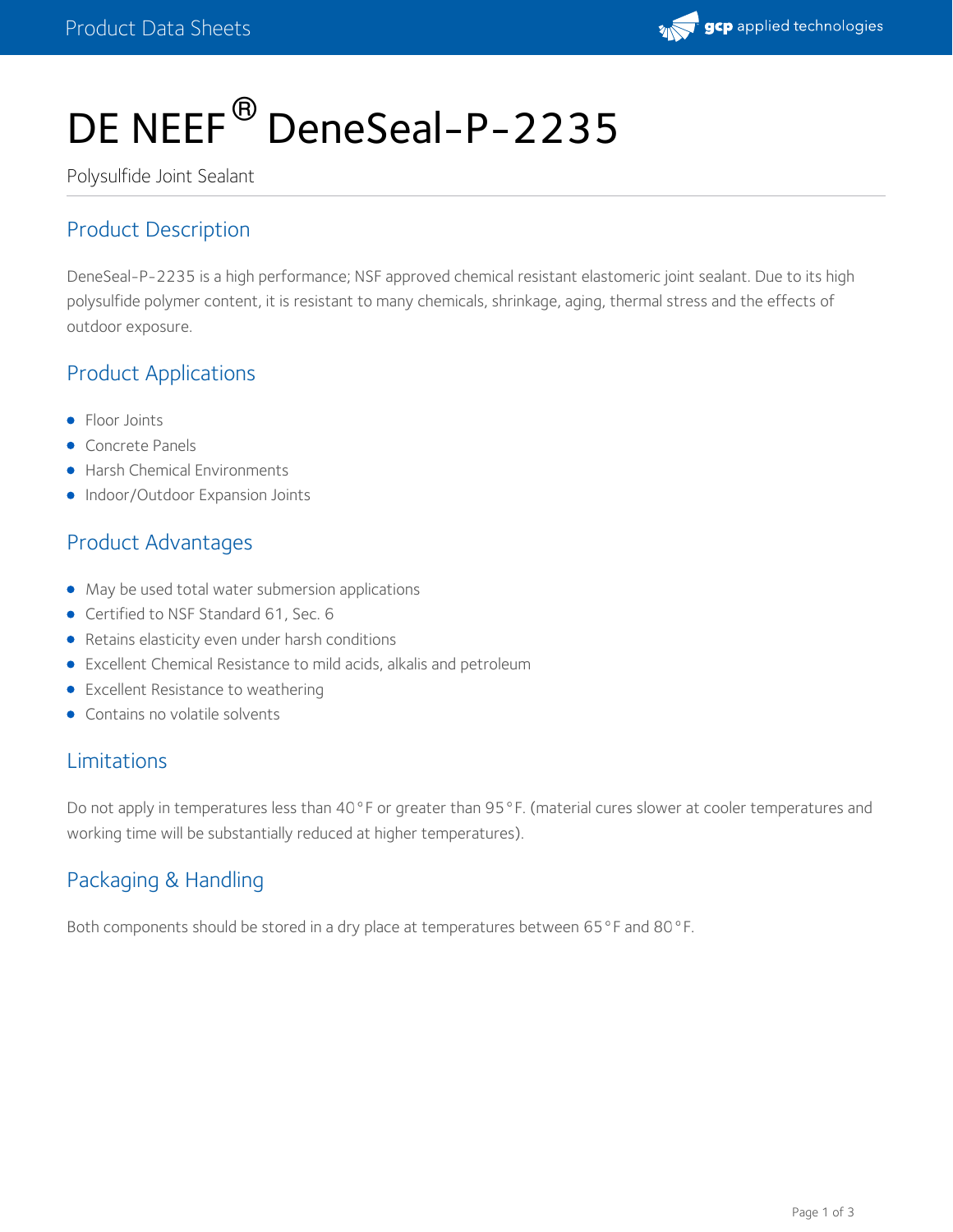

## Properties

#### DeneSeal-P-2235

| <b>PROPERTY</b>  | <b>TEST METHOD</b> | <b>RESULTS</b> |
|------------------|--------------------|----------------|
| Tensile Strength | ASTM D-412         | 150-200 psi    |
| Elongation       | ASTM D-412         | 500-550%       |
| Hardness (Shore) | <b>ASTM D-2240</b> | $25 - 30$      |
| Solids           |                    | 100%           |
| Joint Movement   |                    | $+/- 25%$      |
| Pot Life         | $77°$ F            | 1 hour         |
| Tack Free Time   | $77°$ F            | 6 hours        |
| Full Cure Time   | $77°$ F            | 7 days         |

Note: The data shown above reflects typical results based on laboratory testing under controlled conditions. Reasonable variations from the data shown above may result.

| <b>JOINT WIDTH (INCHES)</b> | <b>JOINT DEPTH</b> | <b>COVERAGE (LINEAL FEET/UNIT)</b> |
|-----------------------------|--------------------|------------------------------------|
| $\frac{1}{2}$               | $\frac{1}{4}$      | 220                                |
| $\frac{1}{2}$               | $\frac{3}{8}$      | 140                                |
| $\frac{3}{4}$               | $\frac{3}{8}$      | 95                                 |
| $\frac{3}{4}$               | $\frac{1}{2}$      | 70                                 |
|                             | $\frac{1}{2}$      | 52                                 |
|                             | $\frac{3}{4}$      | 48                                 |

#### PACKAGING: 1.5 Gallon Units

COLORS: Bronze, Gray

## Installation Guidelines

Concrete: Do not thin with solvents. Confirm product performance in specific chemical environment prior to use.

Substrate temperature must be at least 5°F above the dew point. Apply only to clean, dry and sound concrete substrates that are free of all coatings, sealers, curing compounds, oils, greases or any other contaminants. Concrete that has been contaminated with chemicals or other foreign matter must be neutralized or removed. Remove any laitance or weak surface layers. Concrete should have a minimum surface tensile strength of at least 300 PSI, as verified by an elcometer test. Surface profile shall be CSP-3 to CSP-5 meeting ICRI (International Concrete Repair Institute) standard guideline #03732 for coating concrete, producing a profile equal to 60-grit sandpaper or coarser. Prepare surface by mechanical means to achieve this desired profile. Refer to DE NEEF® Surface Preparation Guidelines for more details.